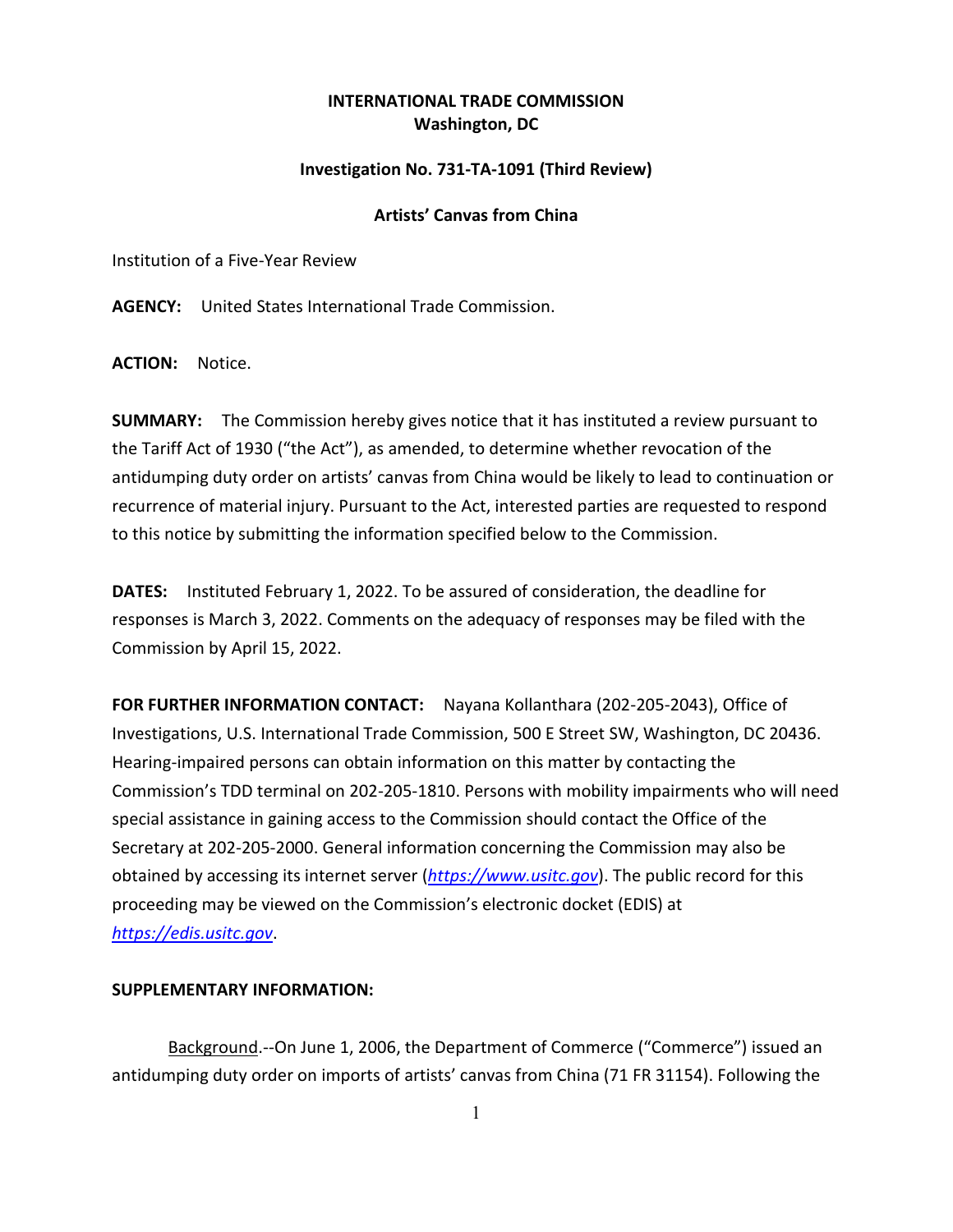first five-year reviews by Commerce and the Commission, effective November 9, 2011, Commerce issued a continuation of the antidumping duty order on imports of artists' canvas from China (76 FR 69704). Following the second five-year reviews by Commerce and the Commission, effective March 21, 2017, Commerce issued a continuation of the antidumping duty order on imports of artists' canvas from China (82 FR 14502). The Commission is now conducting a third review pursuant to section 751(c) of the Act, as amended (19 U.S.C. 1675(c)), to determine whether revocation of the order would be likely to lead to continuation or recurrence of material injury to the domestic industry within a reasonably foreseeable time. Provisions concerning the conduct of this proceeding may be found in the Commission's Rules of Practice and Procedure at 19 CFR Part 201, Subparts A and B, and 19 CFR Part 207, Subparts A and F. The Commission will assess the adequacy of interested party responses to this notice of institution to determine whether to conduct a full review or an expedited review. The Commission's determination in any expedited review will be based on the facts available, which may include information provided in response to this notice.

Definitions.--The following definitions apply to this review:

- (1) *Subject Merchandise* is the class or kind of merchandise that is within the scope of the five-year review, as defined by Commerce.
- (2) The *Subject Country* in this review is China.
- (3) The *Domestic Like Product* is the domestically produced product or products which are like, or in the absence of like, most similar in characteristics and uses with, the *Subject Merchandise*. In its original determination and its expedited first and second five-year review determinations, the Commission found a single *Domestic Like Product* consisting of all artists' canvas meeting the physical specifications of Commerce's scope definition.
- (4) The *Domestic Industry* is the U.S. producers as a whole of the *Domestic Like Product*, or those producers whose collective output of the *Domestic Like Product* constitutes a major proportion of the total domestic production of the product. In its original determination and its expedited first and second five-year review determinations, the Commission defined the *Domestic Industry* as all U.S. producers of artists' canvas, that is, all U.S. coaters (*i.e.,* bulk canvas producers)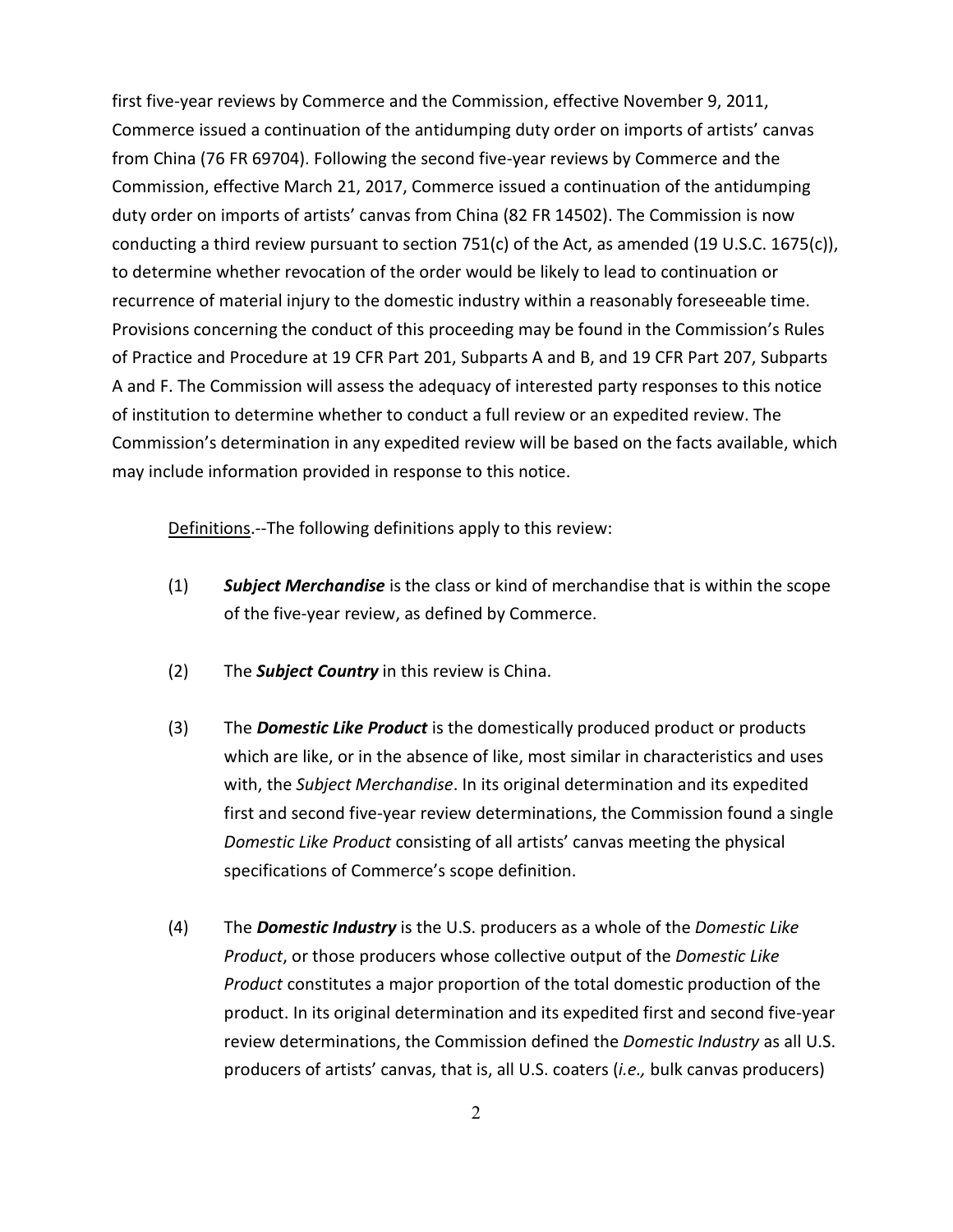and non-print converters of artists' canvas, but not print converters. Certain Commissioners defined the *Domestic Industry* differently in the original determination and the first five-year review determination.

(5) An *Importer* is any person or firm engaged, either directly or through a parent company or subsidiary, in importing the *Subject Merchandise* into the United States from a foreign manufacturer or through its selling agent.

Participation in the proceeding and public service list.--Persons, including industrial users of the *Subject Merchandise* and, if the merchandise is sold at the retail level, representative consumer organizations, wishing to participate in the proceeding as parties must file an entry of appearance with the Secretary to the Commission, as provided in § 201.11(b)(4) of the Commission's rules, no later than 21 days after publication of this notice in the *Federal Register*. The Secretary will maintain a public service list containing the names and addresses of all persons, or their representatives, who are parties to the proceeding.

Former Commission employees who are seeking to appear in Commission five-year reviews are advised that they may appear in a review even if they participated personally and substantially in the corresponding underlying original investigation or an earlier review of the same underlying investigation. The Commission's designated agency ethics official has advised that a five-year review is not the same particular matter as the underlying original investigation, and a five-year review is not the same particular matter as an earlier review of the same underlying investigation for purposes of 18 U.S.C. 207, the post-employment statute for Federal employees, and Commission rule 201.15(b) (19 CFR 201.15(b)), 79 FR 3246 (Jan. 17, 2014), 73 FR 24609 (May 5, 2008). Consequently, former employees are not required to seek Commission approval to appear in a review under Commission rule 19 CFR 201.15, even if the corresponding underlying original investigation or an earlier review of the same underlying investigation was pending when they were Commission employees. For further ethics advice on this matter, contact Charles Smith, Office of the General Counsel, at 202-205-3408.

Limited disclosure of business proprietary information (BPI) under an administrative protective order (APO) and APO service list.--Pursuant to § 207.7(a) of the Commission's rules, the Secretary will make BPI submitted in this proceeding available to authorized applicants under the APO issued in the proceeding, provided that the application is made no later than 21 days after publication of this notice in the *Federal Register*. Authorized applicants must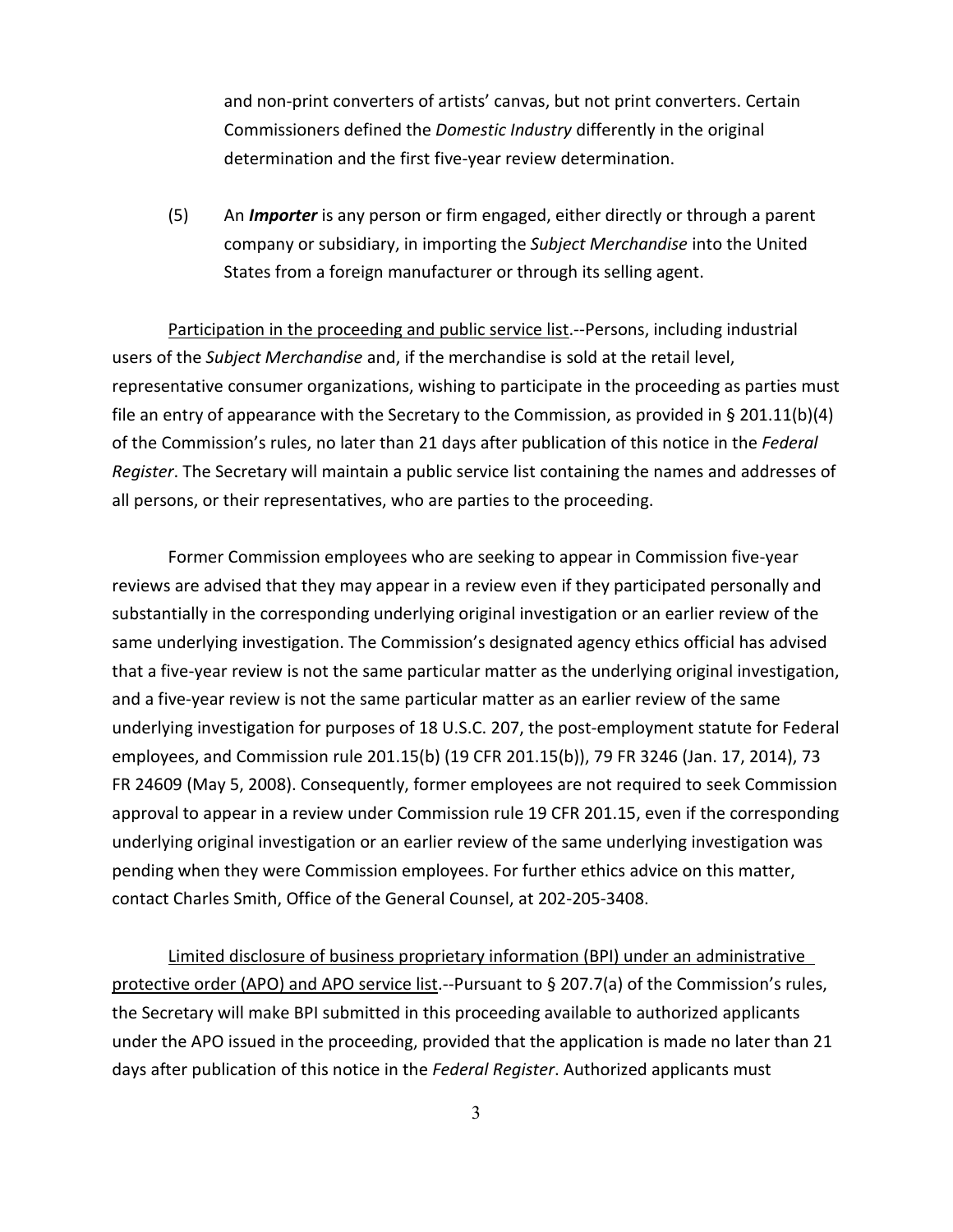represent interested parties, as defined in 19 U.S.C. 1677(9), who are parties to the proceeding. A separate service list will be maintained by the Secretary for those parties authorized to receive BPI under the APO.

Certification.--Pursuant to § 207.3 of the Commission's rules, any person submitting information to the Commission in connection with this proceeding must certify that the information is accurate and complete to the best of the submitter's knowledge. In making the certification, the submitter will acknowledge that information submitted in response to this request for information and throughout this proceeding or other proceeding may be disclosed to and used: (i) by the Commission, its employees and Offices, and contract personnel (a) for developing or maintaining the records of this or a related proceeding, or (b) in internal investigations, audits, reviews, and evaluations relating to the programs, personnel, and operations of the Commission including under 5 U.S.C. Appendix 3; or (ii) by U.S. government employees and contract personnel, solely for cybersecurity purposes. All contract personnel will sign appropriate nondisclosure agreements.

Written submissions.--Pursuant to § 207.61 of the Commission's rules, each interested party response to this notice must provide the information specified below. The deadline for filing such responses is March 3, 2022. Pursuant to § 207.62(b) of the Commission's rules, eligible parties (as specified in Commission rule 207.62(b)(1)) may also file comments concerning the adequacy of responses to the notice of institution and whether the Commission should conduct an expedited or full review. The deadline for filing such comments is April 15, 2022. All written submissions must conform with the provisions of § 201.8 of the Commission's rules; any submissions that contain BPI must also conform with the requirements of §§ 201.6, 207.3, and 207.7 of the Commission's rules. The Commission's *Handbook on Filing Procedures*, available on the Commission's website at

[https://www.usitc.gov/documents/handbook\\_on\\_filing\\_procedures.pdf,](https://www.usitc.gov/documents/handbook_on_filing_procedures.pdf) elaborates upon the Commission's procedures with respect to filings. Also, in accordance with §§ 201.16(c) and 207.3 of the Commission's rules, each document filed by a party to the proceeding must be served on all other parties to the proceeding (as identified by either the public or APO service list as appropriate), and a certificate of service must accompany the document (if you are not a party to the proceeding you do not need to serve your response).

Please note the Secretary's Office will accept only electronic filings at this time. Filings must be made through the Commission's Electronic Document Information System (EDIS,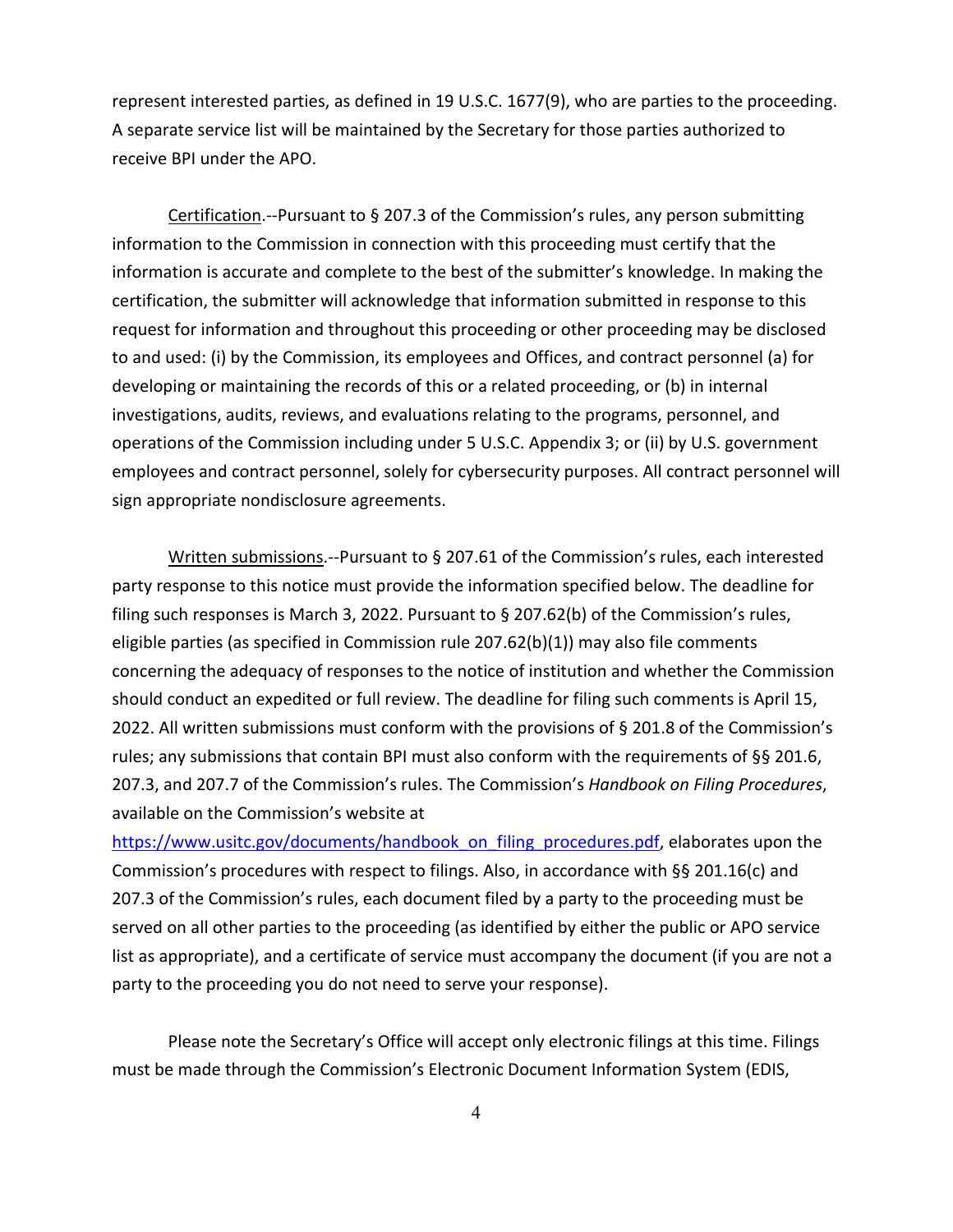[https://edis.usitc.gov\)](https://edis.usitc.gov/). No in-person paper-based filings or paper copies of any electronic filings will be accepted until further notice.

No response to this request for information is required if a currently valid Office of Management and Budget ("OMB") number is not displayed; the OMB number is 3117 0016/USITC No. 22-5-514, expiration date June 30, 2023. Public reporting burden for the request is estimated to average 15 hours per response. Please send comments regarding the accuracy of this burden estimate to the Office of Investigations, U.S. International Trade Commission, 500 E Street SW, Washington, DC 20436.

Inability to provide requested information.--Pursuant to § 207.61(c) of the Commission's rules, any interested party that cannot furnish the information requested by this notice in the requested form and manner shall notify the Commission at the earliest possible time, provide a full explanation of why it cannot provide the requested information, and indicate alternative forms in which it can provide equivalent information. If an interested party does not provide this notification (or the Commission finds the explanation provided in the notification inadequate) and fails to provide a complete response to this notice, the Commission may take an adverse inference against the party pursuant to § 776(b) of the Act (19 U.S.C. 1677e(b)) in making its determination in the review.

**INFORMATION TO BE PROVIDED IN RESPONSE TO THIS NOTICE OF INSTITUTION:** As used below, the term "firm" includes any related firms.

- (1) The name and address of your firm or entity (including World Wide Web address) and name, telephone number, fax number, and E-mail address of the certifying official.
- (2) A statement indicating whether your firm/entity is an interested party under 19 U.S.C. 1677(9) and if so, how, including whether your firm/entity is a U.S. producer of the *Domestic Like Product*, a U.S. union or worker group, a U.S. importer of the *Subject Merchandi*se, a foreign producer or exporter of the *Subject Merchandise*, a U.S. or foreign trade or business association (a majority of whose members are interested parties under the statute), or another interested party (including an explanation). If you are a union/worker group or trade/business association, identify the firms in which your workers are employed or which are members of your association.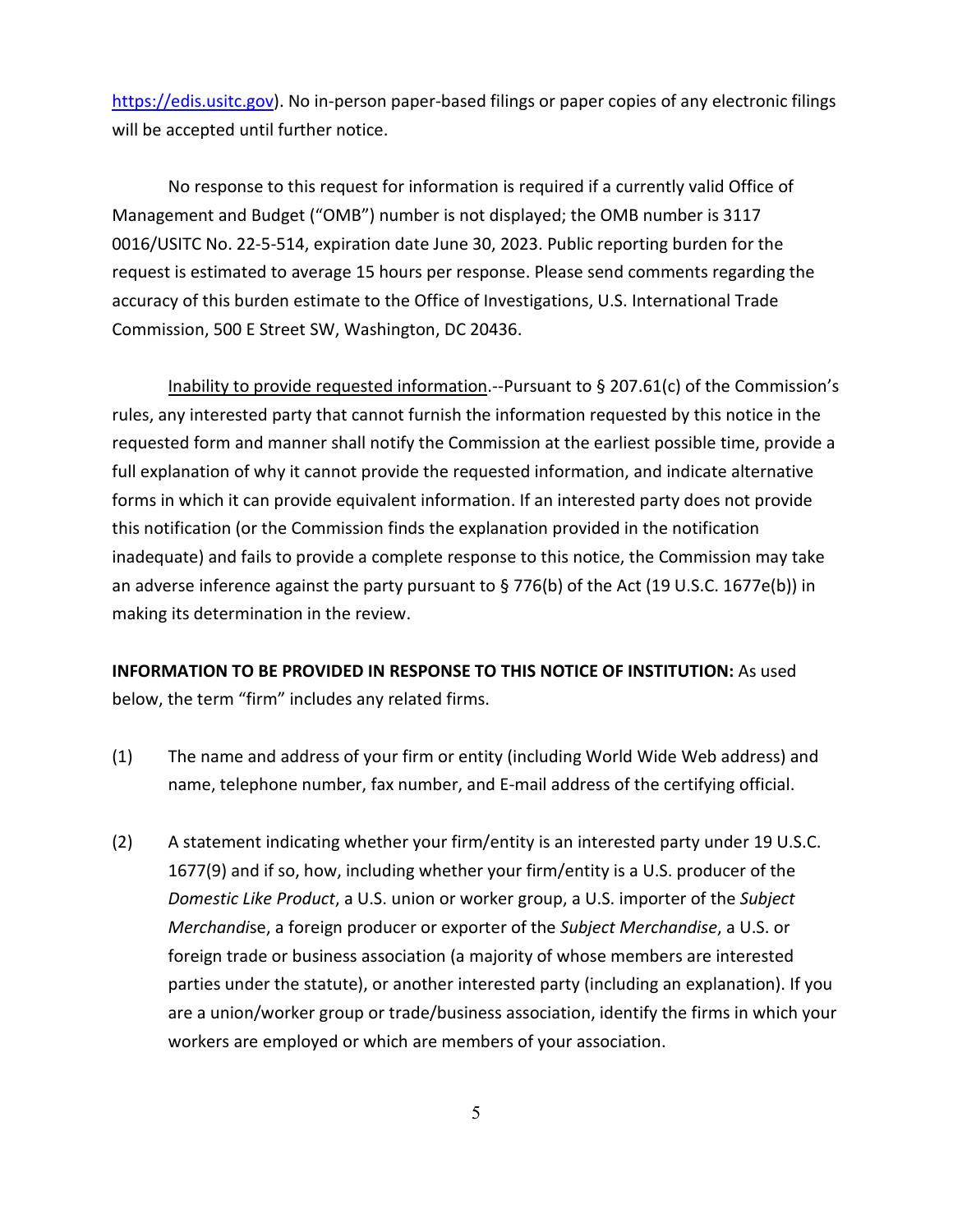- (3) A statement indicating whether your firm/entity is willing to participate in this proceeding by providing information requested by the Commission.
- (4) A statement of the likely effects of the revocation of the antidumping duty order on the *Domestic Industry* in general and/or your firm/entity specifically. In your response, please discuss the various factors specified in section 752(a) of the Act (19 U.S.C. 1675a(a)) including the likely volume of subject imports, likely price effects of subject imports, and likely impact of imports of *Subject Merchandise* on the *Domestic Industry*.
- (5) A list of all known and currently operating U.S. producers of the *Domestic Like Product*. Identify any known related parties and the nature of the relationship as defined in section 771(4)(B) of the Act (19 U.S.C. 1677(4)(B)).
- (6) A list of all known and currently operating U.S. importers of the *Subject Merchandise* and producers of the *Subject Merchandise* in the *Subject Country* that currently export or have exported *Subject Merchandise* to the United States or other countries after 2015.
- (7) A list of 3-5 leading purchasers in the U.S. market for the *Domestic Like Product* and the *Subject Merchandise* (including street address, World Wide Web address, and the name, telephone number, fax number, and E-mail address of a responsible official at each firm).
- (8) A list of known sources of information on national or regional prices for the *Domestic Like Product* or the *Subject Merchandise* in the U.S. or other markets.
- (9) If you are a U.S. producer of the *Domestic Like Product*, provide the following information on your firm's operations on that product during calendar year 2021, except as noted (report quantity data in square meters and value data in U.S. dollars, f.o.b. plant). If you are a union/worker group or trade/business association, provide the information, on an aggregate basis, for the firms in which your workers are employed/which are members of your association.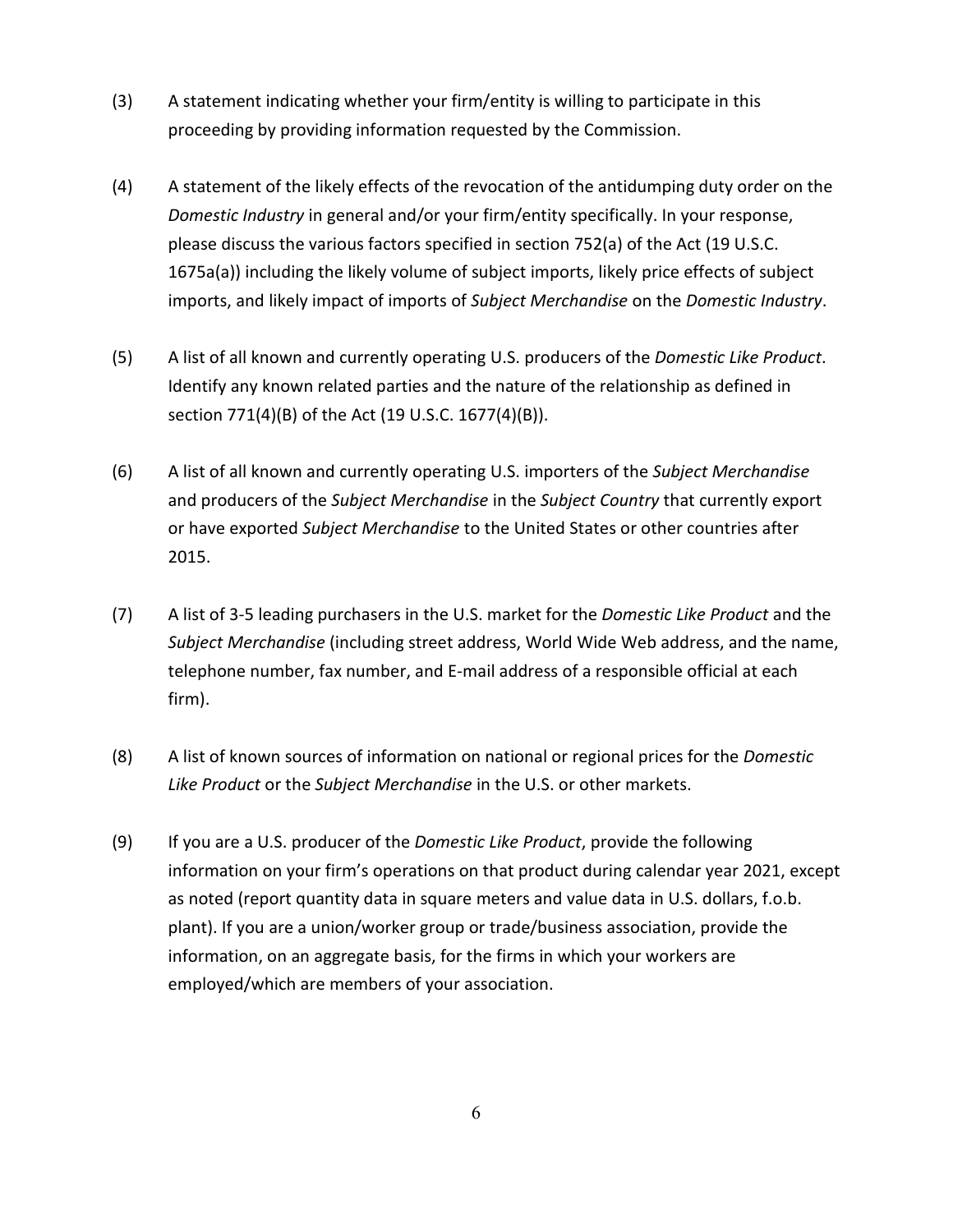- (a) Production (quantity) and, if known, an estimate of the percentage of total U.S. production of the *Domestic Like Product* accounted for by your firm's(s') production;
- (b) Capacity (quantity) of your firm to produce the *Domestic Like Product* (that is, the level of production that your establishment(s) could reasonably have expected to attain during the year, assuming normal operating conditions (using equipment and machinery in place and ready to operate), normal operating levels (hours per week/weeks per year), time for downtime, maintenance, repair, and cleanup, and a typical or representative product mix);
- (c) the quantity and value of U.S. commercial shipments of the *Domestic Like Product* produced in your U.S. plant(s);
- (d) the quantity and value of U.S. internal consumption/company transfers of the *Domestic Like Product* produced in your U.S. plant(s); and
- (e) the value of (i) net sales, (ii) cost of goods sold (COGS), (iii) gross profit, (iv) selling, general and administrative (SG&A) expenses, and (v) operating income of the *Domestic Like Product* produced in your U.S. plant(s) (include both U.S. and export commercial sales, internal consumption, and company transfers) for your most recently completed fiscal year (identify the date on which your fiscal year ends).
- (10) If you are a U.S. importer or a trade/business association of U.S. importers of the *Subject Merchandise* from the *Subject Country*, provide the following information on your firm's(s') operations on that product during calendar year 2021 (report quantity data in square meters and value data in U.S. dollars). If you are a trade/business association, provide the information, on an aggregate basis, for the firms which are members of your association.
	- (a) The quantity and value (landed, duty-paid but not including antidumping duties) of U.S. imports and, if known, an estimate of the percentage of total U.S. imports of *Subject Merchandise* from the *Subject Country* accounted for by your firm's(s') imports;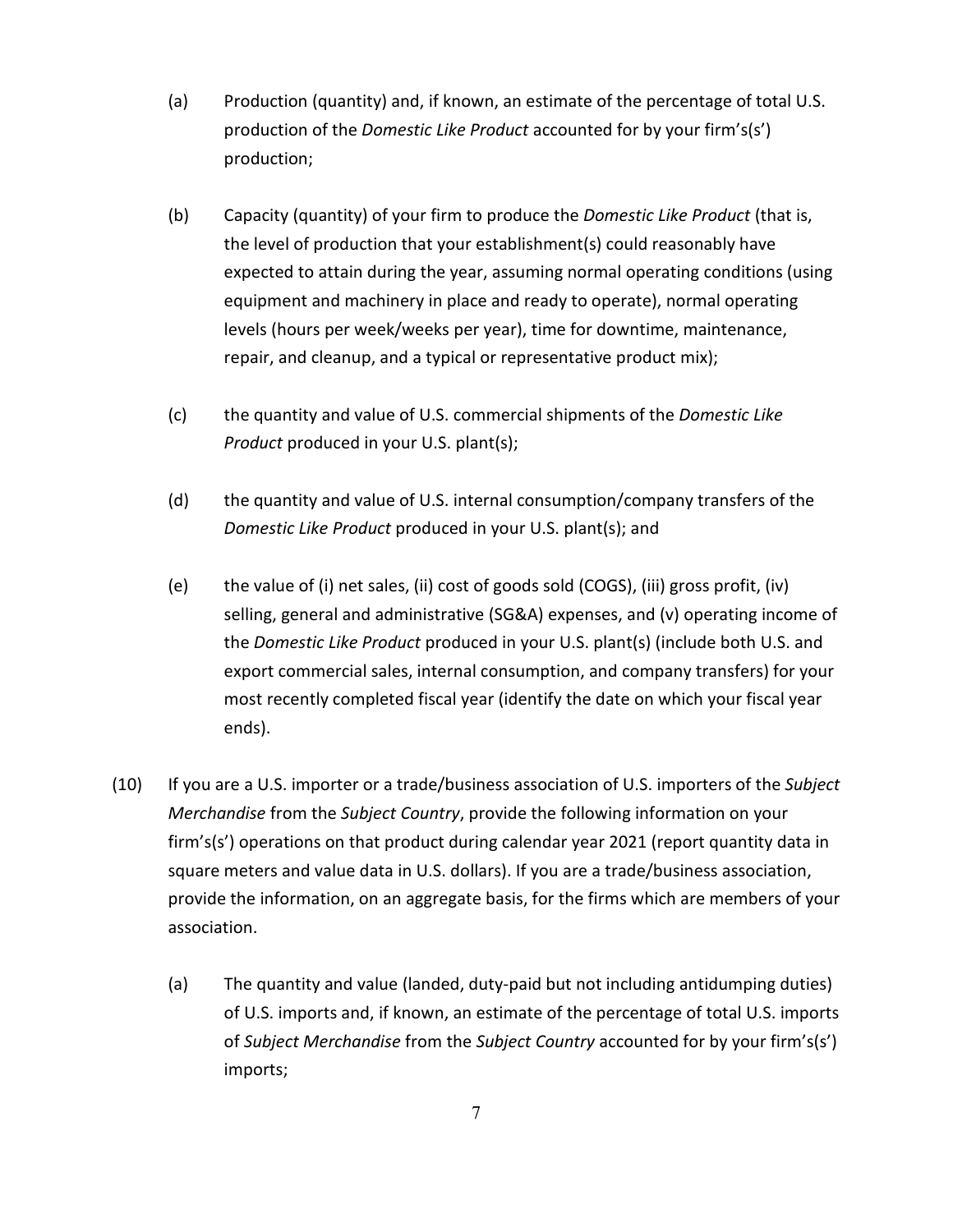- (b) the quantity and value (f.o.b. U.S. port, including antidumping duties) of U.S. commercial shipments of *Subject Merchandise* imported from the *Subject Country*; and
- (c) the quantity and value (f.o.b. U.S. port, including antidumping duties) of U.S. internal consumption/company transfers of *Subject Merchandise* imported from the *Subject Country*.
- (11) If you are a producer, an exporter, or a trade/business association of producers or exporters of the *Subject Merchandise* in the *Subject Country*, provide the following information on your firm's(s') operations on that product during calendar year 2021 (report quantity data in square meters and value data in U.S. dollars, landed and dutypaid at the U.S. port but not including antidumping duties). If you are a trade/business association, provide the information, on an aggregate basis, for the firms which are members of your association.
	- (a) Production (quantity) and, if known, an estimate of the percentage of total production of *Subject Merchandise* in the *Subject Country* accounted for by your firm's(s') production;
	- (b) Capacity (quantity) of your firm(s) to produce the *Subject Merchandise* in the *Subject Country* (that is, the level of production that your establishment(s) could reasonably have expected to attain during the year, assuming normal operating conditions (using equipment and machinery in place and ready to operate), normal operating levels (hours per week/weeks per year), time for downtime, maintenance, repair, and cleanup, and a typical or representative product mix); and
	- (c) the quantity and value of your firm's(s') exports to the United States of *Subject Merchandise* and, if known, an estimate of the percentage of total exports to the United States of *Subject Merchandise* from the *Subject Country* accounted for by your firm's(s') exports.